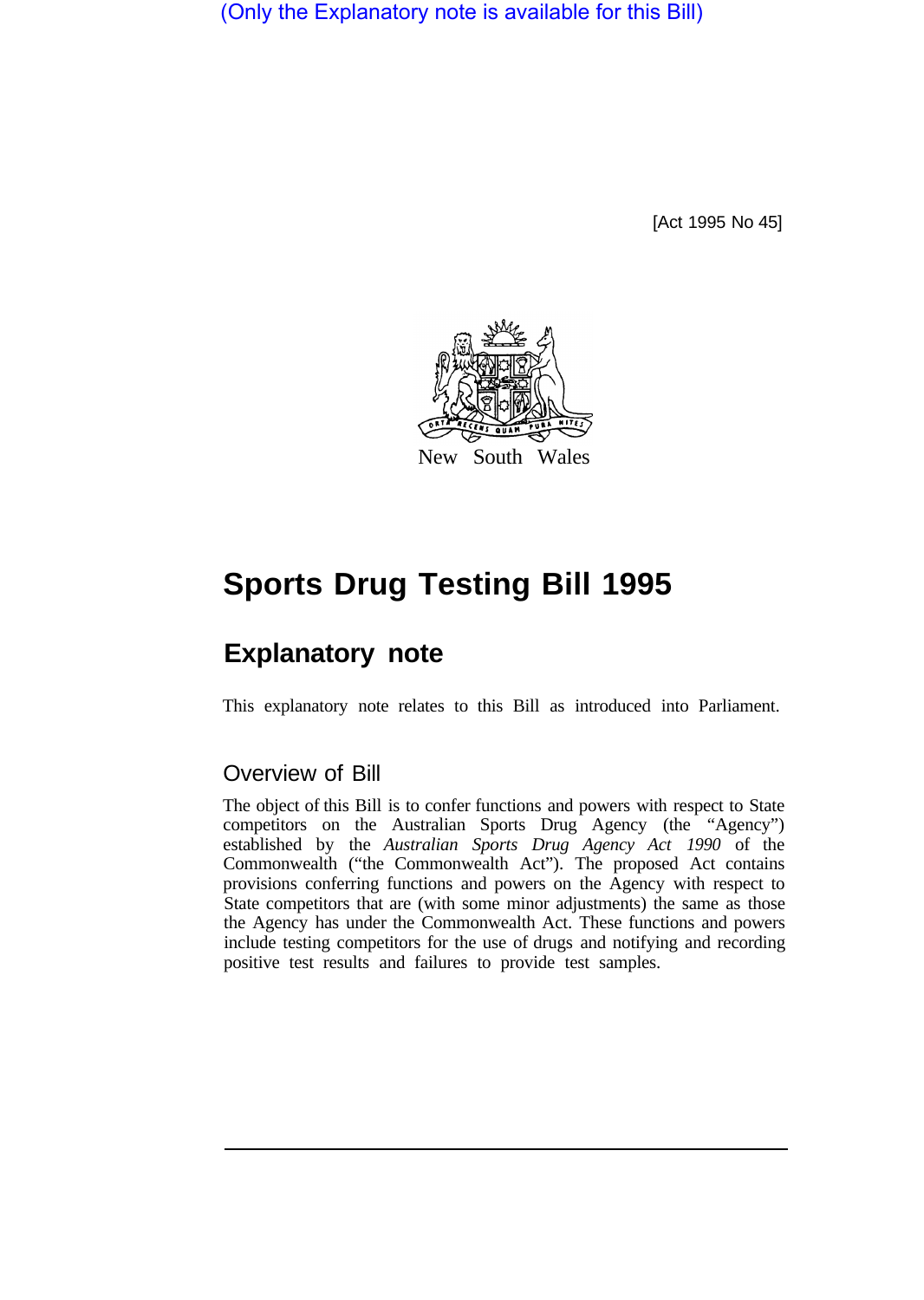Sports Drug Testing Bill 1995 [Act 1995 No 45]

Explanatory note

## Outline of provisions

#### **Part 1 Preliminary**

**Clause 1** sets out the name (also called the short title) of the proposed Act.

**Clause 2** provides that the proposed Act will commence on a day or days to be proclaimed.

**Clause 3** sets out the object of the proposed Act.

**Clause 4** defines certain words and expressions used in the proposed Act. Important definitions include *negative test result, positive test result* and *State competitor.* 

**Clause 5** defines persons receiving State support. They are persons who receive funding directly from the State, or directly under a State funded program, for the purpose of participating in sporting activities or for training for participation in sporting activities.

**Clause 6** defines a request to provide a sample to mean a request to provide a sample for the purpose of detecting whether a competitor has used a scheduled drug or doping method. The proposed section makes it clear that there is no criminal or civil liability merely because of a failure to comply with a request to provide a sample.

**Clause 7** adopts and adapts the Commonwealth *Australian Sports Drug Agency Regulations* (the "Commonwealth Regulations") for the purposes of the proposed Act.

#### **Part 2 Australian Sports Drug Agency**

**Clause 8** confers on the Agency the powers and functions conferred by the proposed Act.

**Clause 9** sets out the functions of the Agency, including the following:

- making entries in the Register of Notifiable Events under the Commonwealth legislation (the "Register")
- disseminating information about penalties and testing procedures under the proposed Act
- selecting competitors to be tested
- collecting samples from competitors for the purpose of determining whether competitors have been using scheduled drugs or doping methods and arranging for the testing of such samples

**Clause 10** sets out the powers of the Agency, including charging fees for services.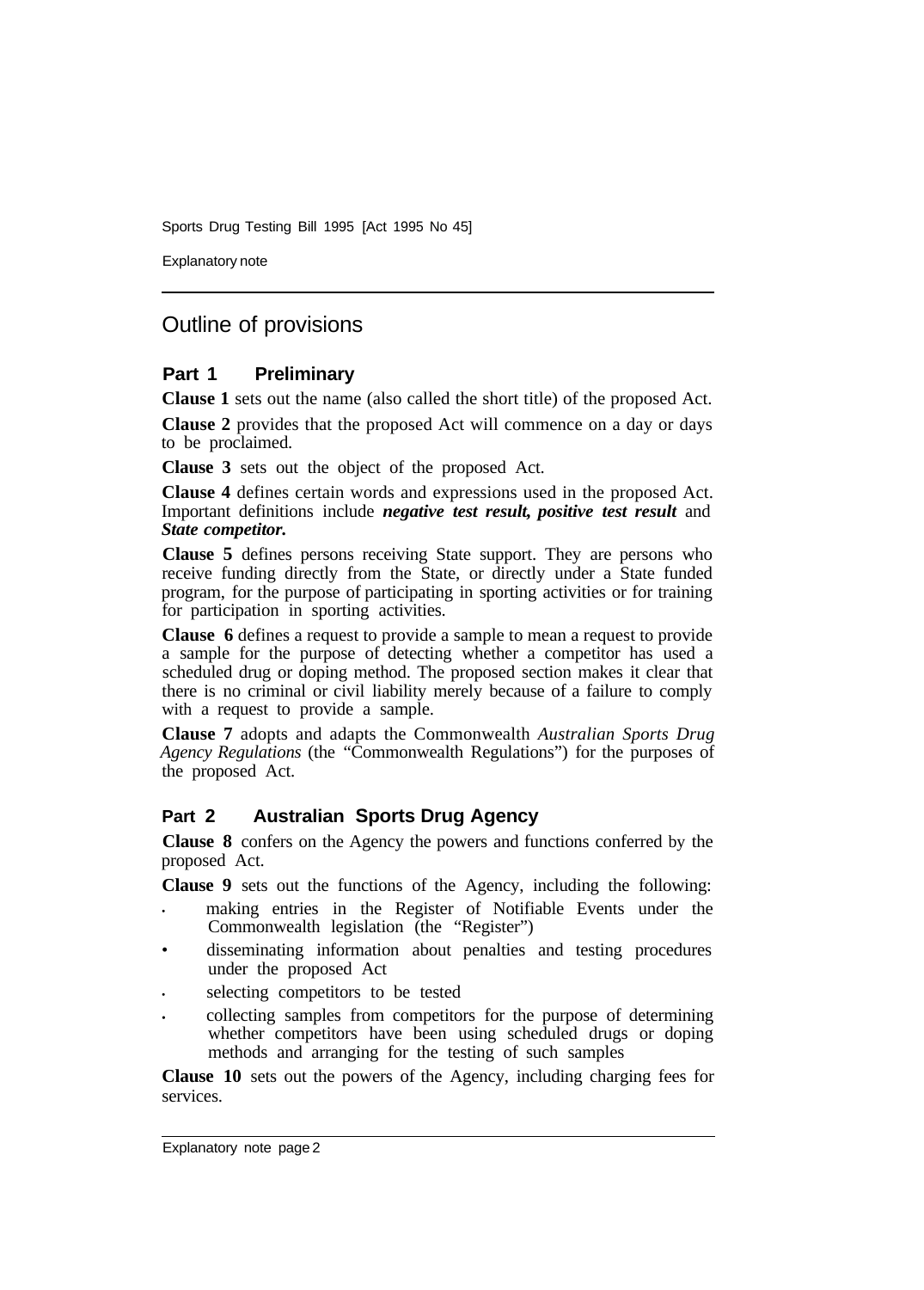Sports Drug Testing Bill 1995 [Act 1995 No 45]

Explanatory note

#### **Part 3 Sampling of State competitors**

**Clause 11** empowers the Agency to request samples from State competitors. A competitor will not be taken to have complied with a request to provide a sample unless the request is in accordance with the Commonwealth Regulations.

**Clause 12** prohibits the Agency from collecting or accepting a sample from a State competitor under 18 years without first obtaining consent from a parent or guardian.

**Clause 13** sets out the procedure to be followed if a State competitor fails to comply with a request to provide a sample for testing. The competitor is to be given an opportunity to provide a reasonable cause for the failure and can appeal to the Administrative Appeals Tribunal of the Commonwealth if the Agency decides that there was no reasonable cause for the failure.

**Clause 14** requires a State competitor's name to be entered on the Register if the competitor failed to comply with a request to provide a sample and the Agency decides that there was no reasonable cause for the failure. Any such entry must be removed if the decision is set aside by the Administrative Appeals Tribunal.

**Clause 15** sets out the requirements for dealing with samples provided by State competitors. Details of the requirements are contained in the Commonwealth Regulations.

**Clause 16** sets out the procedure to be followed if a State competitor returns a positive test result. The competitor is to be given an opportunity to provide evidence that the result is invalid and can appeal to the Administrative Appeals Tribunal if the Agency decides that the result is valid. The Agency can decide a result is invalid if procedural requirements are not complied with, the sample was not tested by an accredited laboratory or the sample was tampered with.

**Clause 17** requires a State competitor's name to be entered on the Register by the Agency if the competitor returns a valid positive test result.

**Clause 18** sets out the way in which the Agency must notify a State competitor of results and rights under the proposed Act. Notice may be given by hand, by certified mail or, if notice in any of these ways is not possible, by sealed envelope to a sporting organisation of which the competitor is a member for forwarding to the competitor.

**Clause 19** requires the Agency to notify a State competitor, any national sporting organisation of which the competitor is a member or with which the competitor is associated, and the Director-General of the Department of Sport and Recreation when an entry is made on, or removed from, the Register.